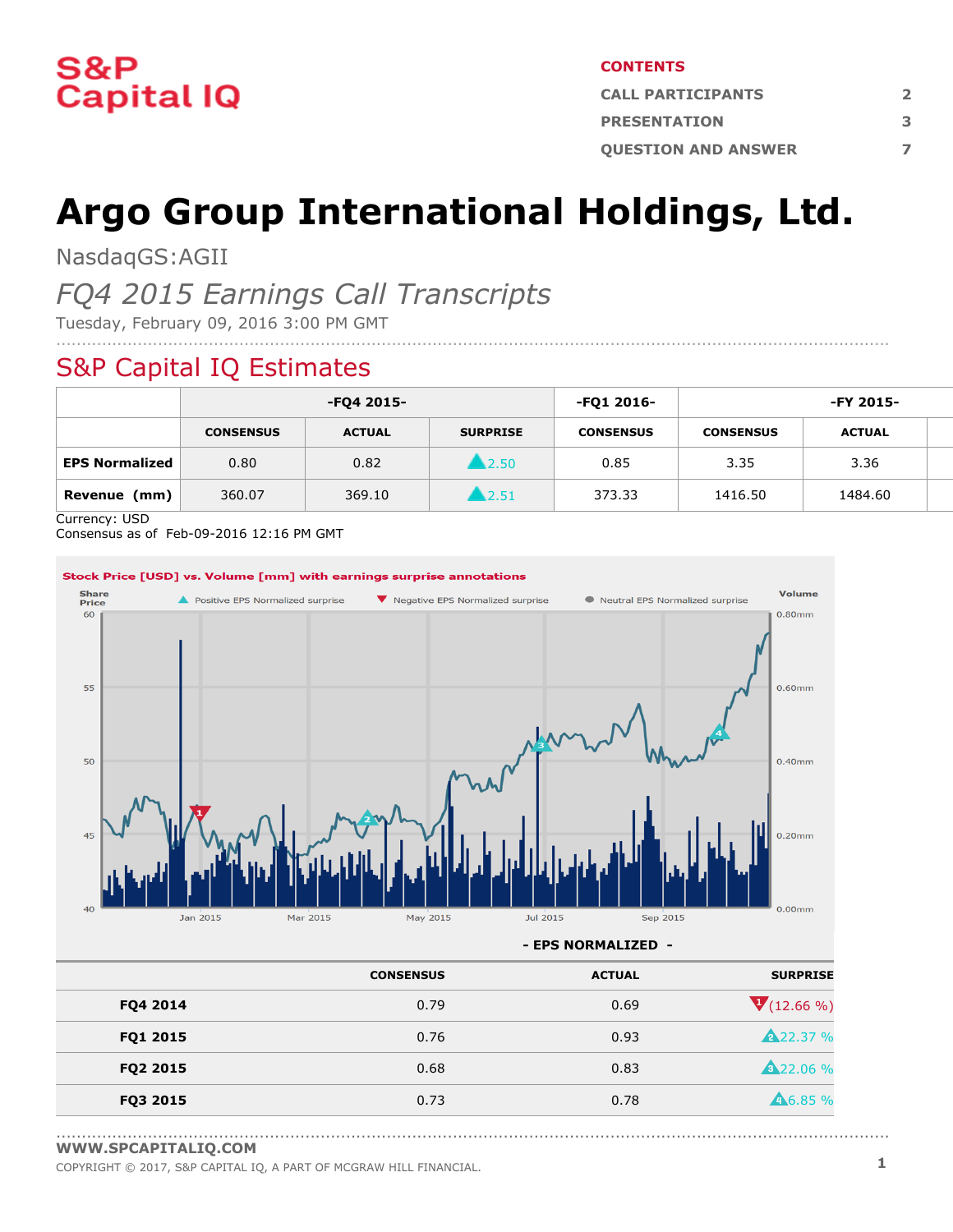....................................................................................................................................................................

# <span id="page-1-0"></span>**Call Participants**

**EXECUTIVES**

**Jay S. Bullock** *Executive Vice President and Chief Financial Officer*

**Mark E. Watson** *Chief Executive Officer and Director*

**Susan Spivak Bernstein** *Senior Vice President of Investor Relations*

**ANALYSTS**

**Charles Gregory Peters** *Raymond James & Associates, Inc., Research Division*

**Daniel D. Farrell** *Piper Jaffray Companies, Research Division*

# **Jeff Schmitt**

**Meyer Shields** *Keefe, Bruyette, & Woods, Inc., Research Division*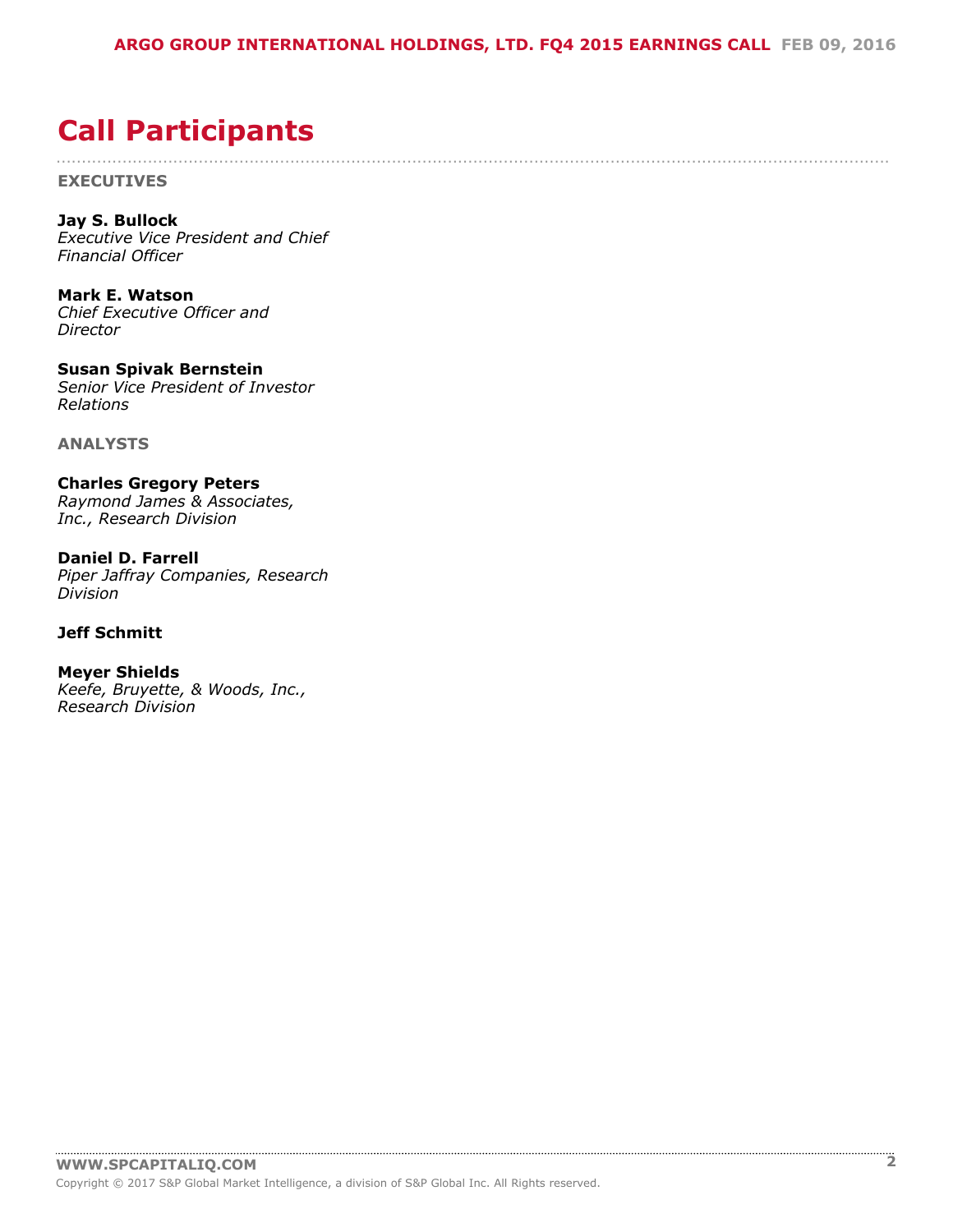# <span id="page-2-0"></span>**Presentation**

### **Operator**

Good morning, and welcome to the Argo Group International Holdings Fourth Quarter 2015 Earnings Conference Call. [Operator Instructions] Please note, this event is being recorded.

I would now like to turn the conference over to Susan Spivak Bernstein, Senior Vice President, Investor Relations. Please go ahead.

....................................................................................................................................................................

#### **Susan Spivak Bernstein**

*Senior Vice President of Investor Relations*

Thank you, and good morning. Welcome to Argo Group's conference call for the fourth quarter and calendar 2015 results. Last night, we issued a press release on earnings, which is available in the Investors section of our website at www.argolimited.com.

Presenting on the call today is Mark Watson, Chief Executive Officer; and Jay Bullock, Chief Financial Officer. Also with them is Axel Schmidt, Argo Group's Chief Underwriting Officer.

We're pleased to review the company's results for the quarter as well as provide you with management's perspective on the business. As the operator mentioned, this conference call is being recorded. Following management's opening remarks, you will receive instructions on how to queue in to ask questions.

As a result of this conference call, Argo Group management may make comments that reflect their intentions, beliefs and expectations for the future. Such forward-looking statements are qualified by the inherent risks and uncertainties surrounding future expectations generally, and may materially differ from actual future results involving any one or more of such statements. Argo Group undertakes no obligation to publicly update forward-looking statements as a result of events or developments subsequent to this conference call. For a more detailed discussion of such risks and uncertainties, please see Argo Group's filings with the SEC.

With that, I'll turn the call over to Mark Watson, Chief Executive Officer of Argo Group. Mark?

#### **Mark E. Watson**

*Chief Executive Officer and Director*

Thank you, Susan, and good morning, everyone. Welcome to -- I'd also like to welcome everyone to our Fourth Quarter and Year End 2015 Earnings Conference Call.

After the market closed yesterday, we reported 18.4% growth in operating earnings to \$0.90 per share in the fourth quarter of 2015 compared to the fourth quarter of 2014, and 15% growth for the year through \$3.70 per share for the calendar year 2015 versus the prior year.

We remain encouraged by our results, especially given the increasingly competitive landscape. Throughout the year, our focus has been on clearly identifying areas of business with the most significant opportunities for profitable growth in focusing our time and attention on realizing that potential. At the same time, we focused on simplifying the business and investing in technology. These combined efforts are contributing to our stronger underwriting results. During the year, underwriting income improved 28.5% to \$66.2 million from \$51.5 million in 2014 in a record level for our organization.

In the fourth quarter of 2015, our underwriting profit increased 45% to \$15.8 million from \$10.9 million in the same period of 2014, despite the higher level of large losses in certain businesses. Jay will provide some further details in his commentary on some of those things that happened in the fourth quarter.

As I mentioned in the last quarter, we're focused on simplifying how we run our business. The outcome of this should be: Increased efficiency; reduced expenses; and hopefully, if we get it right, scalability. Part of that effort involves some tough decisions, which reduced headcount in certain areas.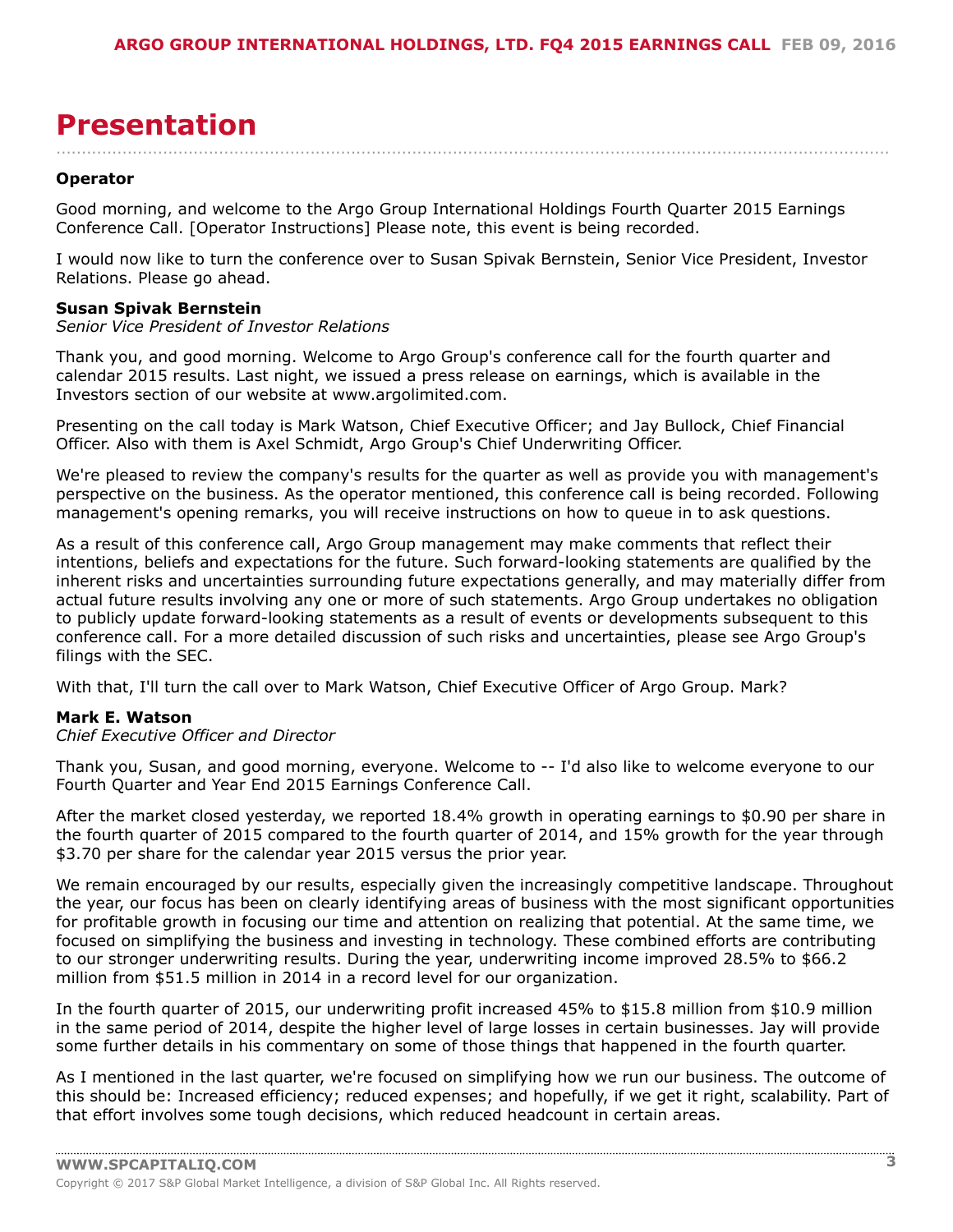Another area of focus has been our ongoing investment in technology. As I mentioned on our last call, we improved the way we provide service to our clients. And in our E&S business for some classes of business, that's resulted in growth of more than 20% year-over-year.

For the year 2015, we posted a combined ratio of 95.2%. Not only was this a 1-point improvement over the 2014 result, it was the achievement of our often-stated goal of delivering 5 points of underwriting margin in 2015.

Continuing with the improvement in margins and consistent with my comments a moment ago, the expense ratio component of the underwriting result is showing favorable year-over-year comparisons. This improvement was achieved despite the impact of certain equity -- despite the impact that certain equity compensation has on the expense line related to the very strong performance of our stock in 2015.

Another favorable trend for 2015 was the continued strength we see in our reserving process. For the 19th consecutive quarter and the 11th consecutive year, we've seen positive reserve development this quarter in each of our ongoing operating segments.

Overall, from a growth standpoint, our top line was up 5% in the fourth quarter and up 5.6% in the -- for the year. This result reflects the market we find ourselves in, but as in past periods, masks the progress we were making in certain of our better businesses, including our E&S platform, new lines added in recent years to the Syndicate and parts of Commercial Specialty.

The top line result also reflects the challenging rate environment. In this environment, we continue to benefit from our specialization, deep market knowledge and account size selection.

Now let me briefly comment on each of our operating segments. In our Excess and Surplus Lines business, gross written premium was up 9.2% in the fourth quarter and 11.9% for the year. We're achieving growth in our casualty unit, our largest business by volume within E&S, of nearly 20%, as I mentioned a minute ago. And again, this reflects the benefit from our investment in technology and overall process improvement as well. We also benefited from growth initiatives in our professional lines business, an area we've been focusing on for the last few years. On average, rates were modestly down across the segment other than property.

2015 was a year of improvement in most businesses within our Commercial Specialty segment. Overall, premium was up 5.7% in the quarter and 5.8% in the calendar year 2015. Growth was driven by our program in Public Entity businesses.

While we continued to see an improvement in our underwriting results, it's getting more challenging to achieve rate increases due to competition. As we have across much of our business in the U.S., we will continue to focus on profitable relationships in these areas and driving results through deeper and more engaged relationships.

Turning to Syndicate 1200. Pricing and competition remain robust across all the Lloyd's market. As a result, we only grew modestly, with our gross written premiums up 1.3% in the fourth quarter and 3.8% for the year. Most of the growth is being driven by the North American binder business and new classes of risk that we've added in recent years, such as our international casualty and the launch of our platform in Asia. The growth in these areas is offset by competition in nearly all other lines. In addition, the top line for this segment is affected by our slight decrease in the participation on Syndicate 1200 during 2015 versus 2014.

Lastly, gross written premium in our International Specialty segment was relatively flat in the fourth quarter and declined 3.9% in the yearly comparison with 2014. The decline in the quarter reflects a decline in Brazil, not surprising, given the more challenging economic environment and weakness in the local currency.

In response to market conditions and any business that was a startup just a few years ago, we've made selective changes to the business and are beginning to see positive results. As such, we continue to believe this business is positioned for growth towards a scaled platform in 2016.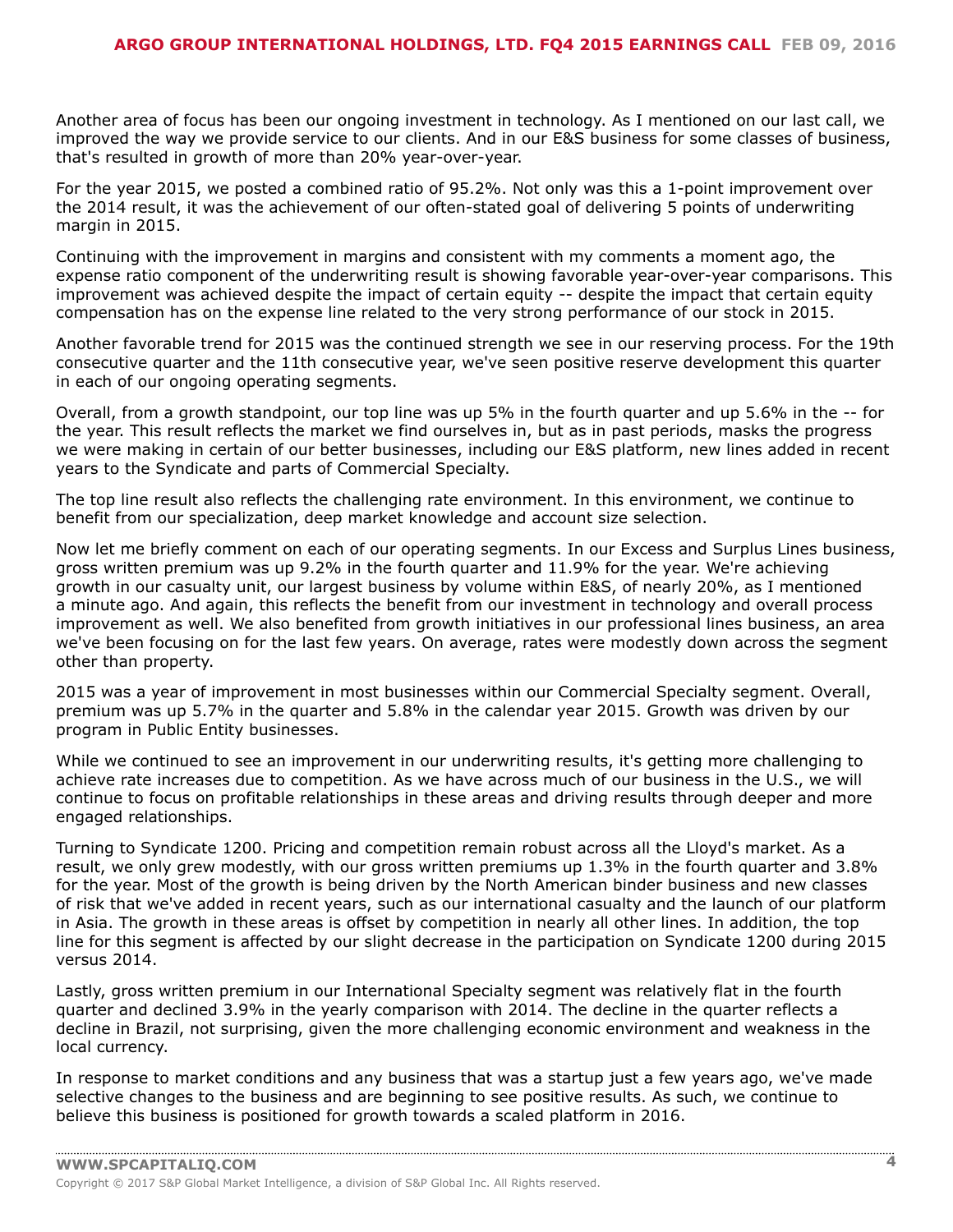In our Bermuda insurance businesses, we still see new business flow and high renewal retention. However, rates are off modest single digits across the book. At Argo Re, our profitability remains strong and we're happy with our renewal book on the 1st of January, 2016.

Turning to investments. While the fourth quarter started off with strong U.S. equity markets, up more than 8% in October, the positive sentiment was temporary. In both November and December, markets refocused and things went back the other way. Moving a lot of that was geopolitical tensions and global events all weighed on risk sentiment.

In December, coincident with the continued decline in oil prices, the equity market sold off and we had some impacts to our portfolio. In fact, specifically, weakness in the bonds and energy stocks have weighed on our relative performance. As you know, U.S. energy stocks within the S&P closed down 21% for the full year of 2015. Having said that, our exposure to high yield energy bonds remained small, and our exposure to energy equities is predominantly in large multinational companies.

Our portfolio was down 0.6% or \$24 million in 2015, including foreign exchange, given the strengthening of the U.S. dollar. Our net investment income for the quarter was \$21.7 million, bringing full year net investment income to \$85.6 million, down roughly 1.2% versus the prior year.

Remember, the prior year comparison was impacted by the sale of a private property in 2014 that generated significant rental income. Opportunistically, we've added some income for higher-yielding corporate bonds to augment our book yield. The good news is that our investment income from our fixed income portfolio continues to grow, and it is overtaking all other items in net investment income, supporting growth in 2016.

Moving on to capital management. Our philosophy has not changed and it is not likely to. Our first use of capital is to support the balance sheet, second is to have capital available for opportunities as they arise, and third is to actively return excess capital to our shareholders in an effective manner.

In 2015, we repurchased 575,000 shares of stock at -- for \$29.7 million at an average price of \$51.58 per share. In total over the last 6 years, we've returned more than \$427 million or 25% of the shares outstanding to shareholders, with \$331 million returned through share repurchases and \$96 million paid in cash dividends. We will continue to balance the return of capital to shareholders with our priority of building the Argo franchise and shareholder value in the long run.

In summary, our 2015 results demonstrate our focus on driving efficiency and improving performance through our platforms. The underwriting environment remains challenging, but with our focus on specialty niches, profitable lines and profitable relationships, we're producing improved and more consistent results that will generate more stable returns for our shareholders.

With that, I'll return -- I will turn the call over to our CFO, Jay Bullock. Jay?

# **Jay S. Bullock**

*Executive Vice President and Chief Financial Officer*

Thanks, Mark, and good morning, everyone. I'll quickly provide some detail on the financials, and then we'll open it up for Q&A.

Echoing some of Mark's comments, 2015 represented a record top line result for the company, but more importantly, a record underwriting result as well. We achieved the key margin target we've discussed often, 5 points of underwriting margin, despite the challenges of the marketplace. In addition, we furthered the groundwork in 2015 for continued improvement.

As it relates to revenue, a couple of items to note. As Mark mentioned, we reduced our participation on Syndicate 1200, which has the effect, all other things being equal, of reducing the amount of premium we report in this segment. This was achieved through the expansion of the strategic relationships we have with our Syndicate trade capital providers. We believe these relationships are an important long-term element of our strategy in this segment.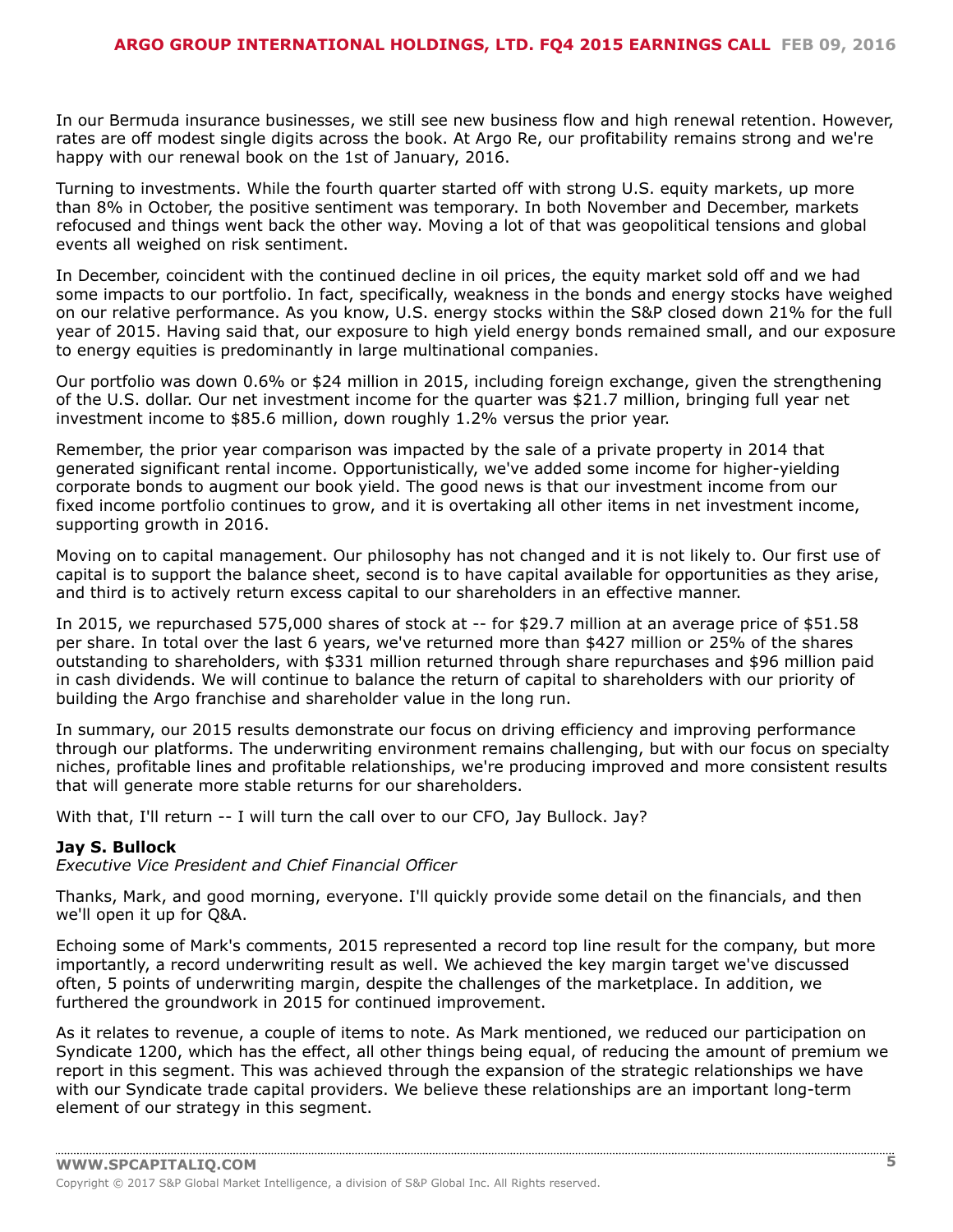Second, our business in Brazil was up year-over-year, but the growth in dollars is masked by the devaluation of the local currency during the year.

Of note, related to loss trends, in the fourth quarter and calendar year 2015 -- sorry, the fourth quarter in calendar year 2015 continued to demonstrate overall favorable reserve development from prior accident years. For the quarter, we experienced net favorable development of \$17.1 million compared to \$11.3 million reported in the fourth quarter of 2014.

In the 2015 fourth quarter, we had favorable development in all of our ongoing business segments. The largest component of this quarter's positive development were from our Syndicate and E&S businesses. For calendar year 2015, favorable development in total was \$32.4 million compared to \$37.7 million in 2014. As always, all the relevant figures on loss development are displayed in the table in the press release.

In addition to that continued positive -- to that continued trend in positive reserve development and as significant, we saw an improvement in our current accident year non-CAT loss ratio, from 56.4% to 57.3% in 2014. This result was achieved despite the impact in the fourth quarter of a few large losses impacting both our E&S and Syndicate 1200 segments. Such losses totaled \$4 million and \$9 million, respectively by segment, and were the main contributors to the modest increase in the current accident year loss ratio for the quarter. The E&S loss was in our property business and the losses in the Syndicate stemmed from energy-related losses.

Catastrophe losses that impacted our business for the quarter were \$5.2 million compared to \$3.8 million in the fourth quarter of 2014. The quarter's CAT losses were primarily due to U.S. storm activity. For the year 2015, CAT losses were \$23.7 million versus \$17.7 million in 2014. Losses for the 2015 year stem largely from U.S. storms, the Tianjin explosion and several smaller international events.

Of note, related to expenses. For the year, the trend in our expense ratios continue to show improvement. As mentioned in the quarter, expenses were once again impacted by the effect of the increase in the stock price on certain equity-related compensation. Such effect accounted for approximately \$7 million of expense above what would have been expected in the quarter. And we've made certain changes to our equity compensation program that should have the effect of lessening the volatility related to movements in the stock price in the future.

Two other items of note. Realized gains in the quarter were modest, reflective of the turbulent conditions in the investment markets. You will recall last year's quarterly result included a significant gain from the sale of the investment property in California. In addition, currency gains for the year are reflective of the significant increase in the value of the dollar relative to the British pound, euro and Canadian dollar. Generally speaking, there is an equal decline in the value impacting our equity account related to investments held in such currencies.

For the fourth quarter of 2015, the effective tax rate for the group was 6.8%, lower than our assumption of 20%. In the quarter, the lower tax reflects foreign exchange translation adjustments at the Syndicate that are not recognized locally and not taxed in the U.K.

For the year, the tax rate was 8.1%. In addition to the non-taxable foreign exchange items in the U.K., the lower effective rate was impacted by certain foreign tax credits, a state tax refund in the first quarter and to a larger portion of our earnings in 2015 attributable to the Bermuda platform.

Finally, on the balance sheet. We ended the quarter with a pretax unrealized embedded gain of \$84 million, down from \$100 million at September 30, 2015. This decline was largely related to wider spreads in U.S. corporates and municipals, movements in foreign exchange related to [ph] currency derivatives and the realization of previously unrealized gains from the sales on equity position.

Operator, that concludes our prepared remarks and we're now ready to take questions.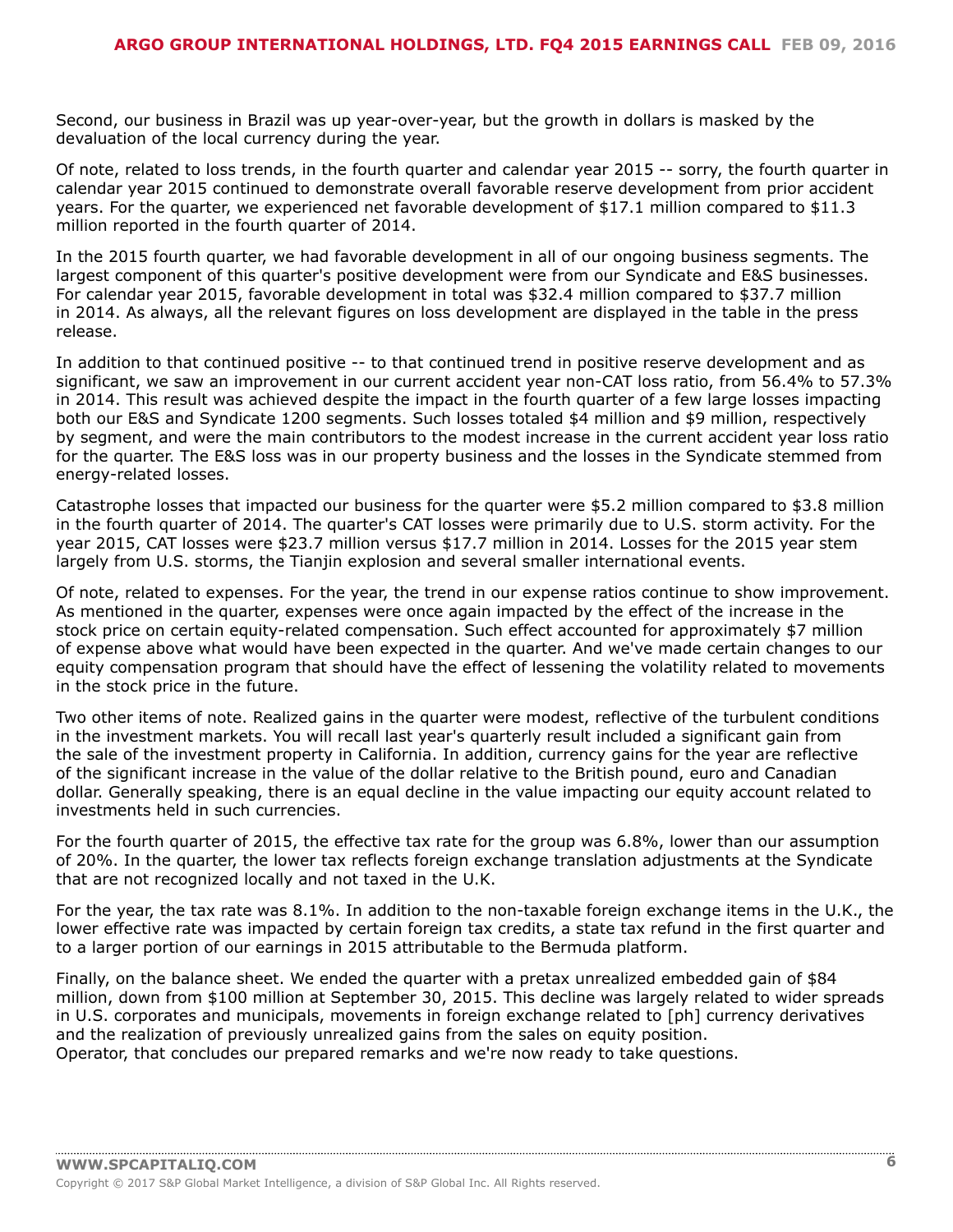# <span id="page-6-0"></span>**Question and Answer**

### **Operator**

[Operator Instructions] The first question comes from Greg Peters with Raymond James.

### **Charles Gregory Peters**

*Raymond James & Associates, Inc., Research Division*

Jay, in your comments, you spoke about the tax rate. And I think this is the second or third year where the tax rate for the full year has come in below sort of the bogey we've used in our model, which is 20%. And I'm wondering if you're prepared to -- as we look to 2016 and '17, if you're prepared to lower that assumption from 20% to something less than that.

....................................................................................................................................................................

### **Jay S. Bullock**

*Executive Vice President and Chief Financial Officer*

Greg, we look at this often and do consider if the model was changing, but there have been some one-offs in the last 2 years. And I think we'll stick with our 20% assumption for now. When you kind of look at the math across the platform, it still seems to be a reasonable position to come out.

#### **Mark E. Watson**

*Chief Executive Officer and Director*

If I can just add to that, I think that a lot of it will also have to do where -- from where growth comes prospectively. If you see our business [indiscernible] more rapidly outside of the U.S., so in the Syndicate and/or International Specialty in particular, then that might impact the tax rate. But right now, I think growth is pretty balanced across the whole group. So I think 20% is probably still the right number.

#### **Charles Gregory Peters**

*Raymond James & Associates, Inc., Research Division*

Thanks for the clarity there. You mentioned some energy investments, I guess minimal exposure in the high-yield complement for energy and then some energy equities. I suppose when you add those 2 components up, still, your energy exposure is immaterial relative to the total portfolio.

#### **Mark E. Watson**

*Chief Executive Officer and Director*

Yes. I mean, look, we invest in large cap companies, some of which are energy companies. We are slightly overweight energy and have been for several years, and so that's only reason that we mentioned it. But it's -- when you add it all up, it's -- it is immaterial relative the entire portfolio.

#### **Charles Gregory Peters**

*Raymond James & Associates, Inc., Research Division*

Can you -- Mark, maybe can you spend a minute and just talk about the other side of the energy business, which would be that on your insurance book? Where you might have some exposures or premium coming from energy-related coverages and how that might be affected as we think about 2016?

#### **Mark E. Watson**

*Chief Executive Officer and Director*

Well, I think the primary exposure is just an unwillingness on our part to insure businesses where the rate continues to decline. We're comfortable with how the businesses are -- that we ensure are performing, it's just that the market has gotten very soft. So we haven't really added much energy exposure. Perhaps, there are a couple of accounts in London, but for the most part, our exposure has been flat to down because of market competition. The only place that I can think of, and Jay can comment more about this, is surety. But we just got through going back to through the entire portfolio again, and I think we're all pretty [comfortable](www.capitaliq.com) with the accounts that we insure there as well.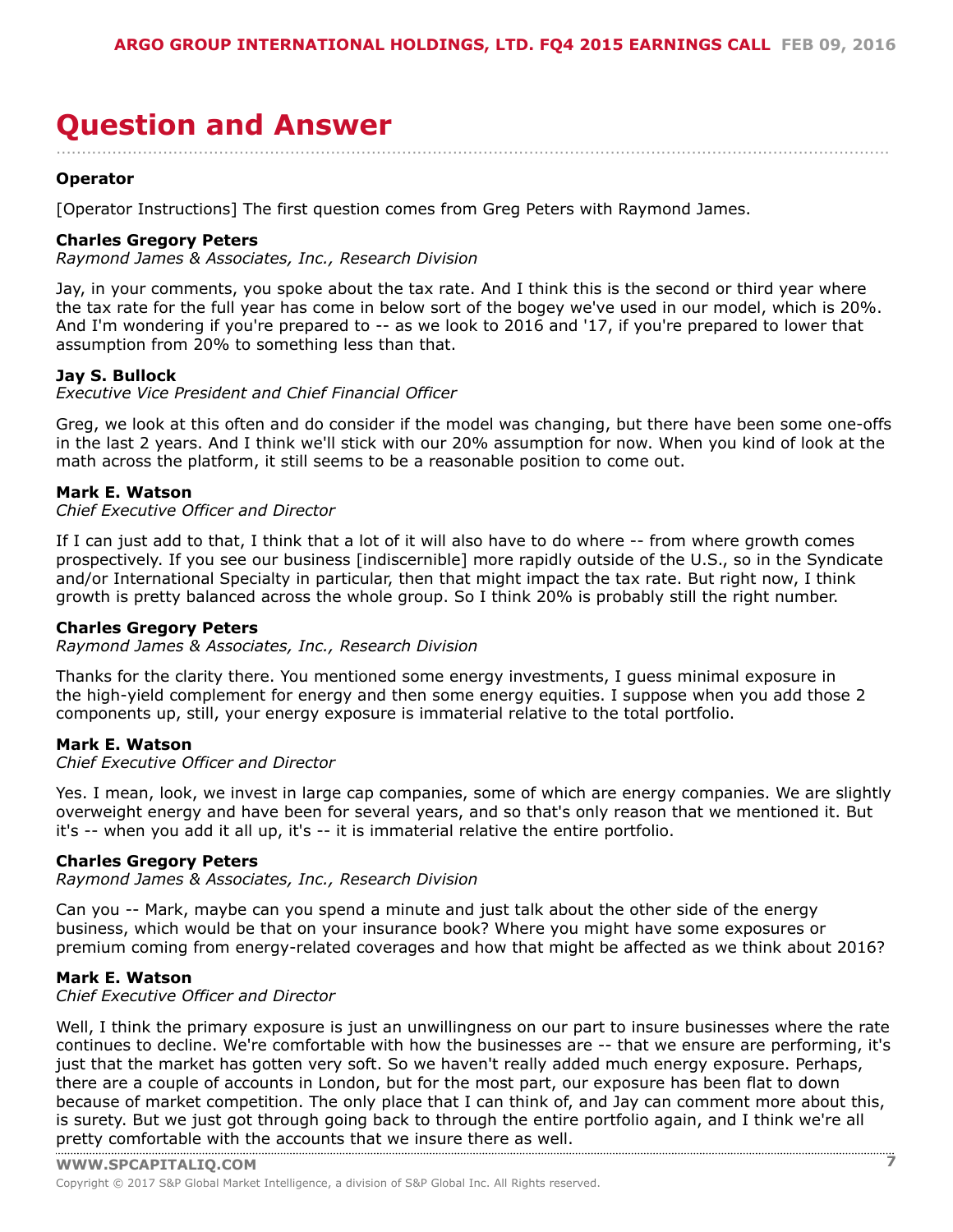# **Jay S. Bullock**

### *Executive Vice President and Chief Financial Officer*

I think that's right, Mark. I mean, that's been a focus of our surety team for the last 18 months. And I think that speaking for -- on behalf of the team, I think they're recognized as a pretty smart group of people when it comes to that business relative to surety exposure.

### **Mark E. Watson**

*Chief Executive Officer and Director*

Yes. And in fact, if I had to pick the one place where I think we will grow our energy exposure this year, it probably is the surety business. And as Jay said, that's in large part because we have such a good team.

#### **Charles Gregory Peters**

*Raymond James & Associates, Inc., Research Division*

And Mark, just a follow-up on that. When I think about that component of your business relative to the total premium, are we talking single digits? Or is there something bigger than that in terms of percentage?

### **Jay S. Bullock**

*Executive Vice President and Chief Financial Officer*

Sorry. Greg, are you referring to the entire organization?

#### **Charles Gregory Peters**

*Raymond James & Associates, Inc., Research Division*

Yes. I mean, we have 4 business segments, we have -- I assume you have some energy running through Excess and Surplus, the surety business, I believe runs through Specialty -- yes.

#### **Mark E. Watson**

*Chief Executive Officer and Director*

When you add it all -- yes. When you add it all up, it's less than 10% of our premium.

#### **Charles Gregory Peters**

*Raymond James & Associates, Inc., Research Division*

Yes. That's what I imagine. So you're now generated some very strong results improvement year-overyear for a couple of years now. So Mark, maybe you can spend a minute outlining what kind of objectives we should use as a benchmark of your performance, whether it's in terms of combined ratio improvement or ROE improvement as we think about 2016.

#### **Mark E. Watson**

*Chief Executive Officer and Director*

Yes. So we've improved our underwriting results and our operating results for the last 4 years in a row. The beginning of -- at the beginning of 2015, our target was to get to a combined ratio of 95%. And both Jay and I were very particular about saying that we weren't going to focus on just expense ratio improvement, but we wanted to see underwriting improvement as well. And if you look at our loss ratio for 2015 ex CAT and prior year development, I believe it was 100 basis points better than the year before. So we actually did see improvement in both the expense ratio and the loss ratio on an accident year basis. I think that, as I said in my remarks earlier, that a lot of the investments that we've been making over the last few years are now starting to pay off, both in terms of product development, how we run our business, the technology supporting our business. And so we believe that we've got a better product set today than we had a year ago or 3 years ago. We certainly have a better team today than we did 3 years ago. We have better systems to support the teams and the products. And given that a lot of what we do, particularly the investments that we made recently, have been focused on smaller accounts that are less price sensitive, we think that we're in a really good spot to keep moving ahead and improving our margin. So we'd like to think we can get another 100 basis improvement in combined ratio year-over-year [between](www.capitaliq.com) 2015 and 2016 in the market that we're in today. And so we think there is an opportunity to keep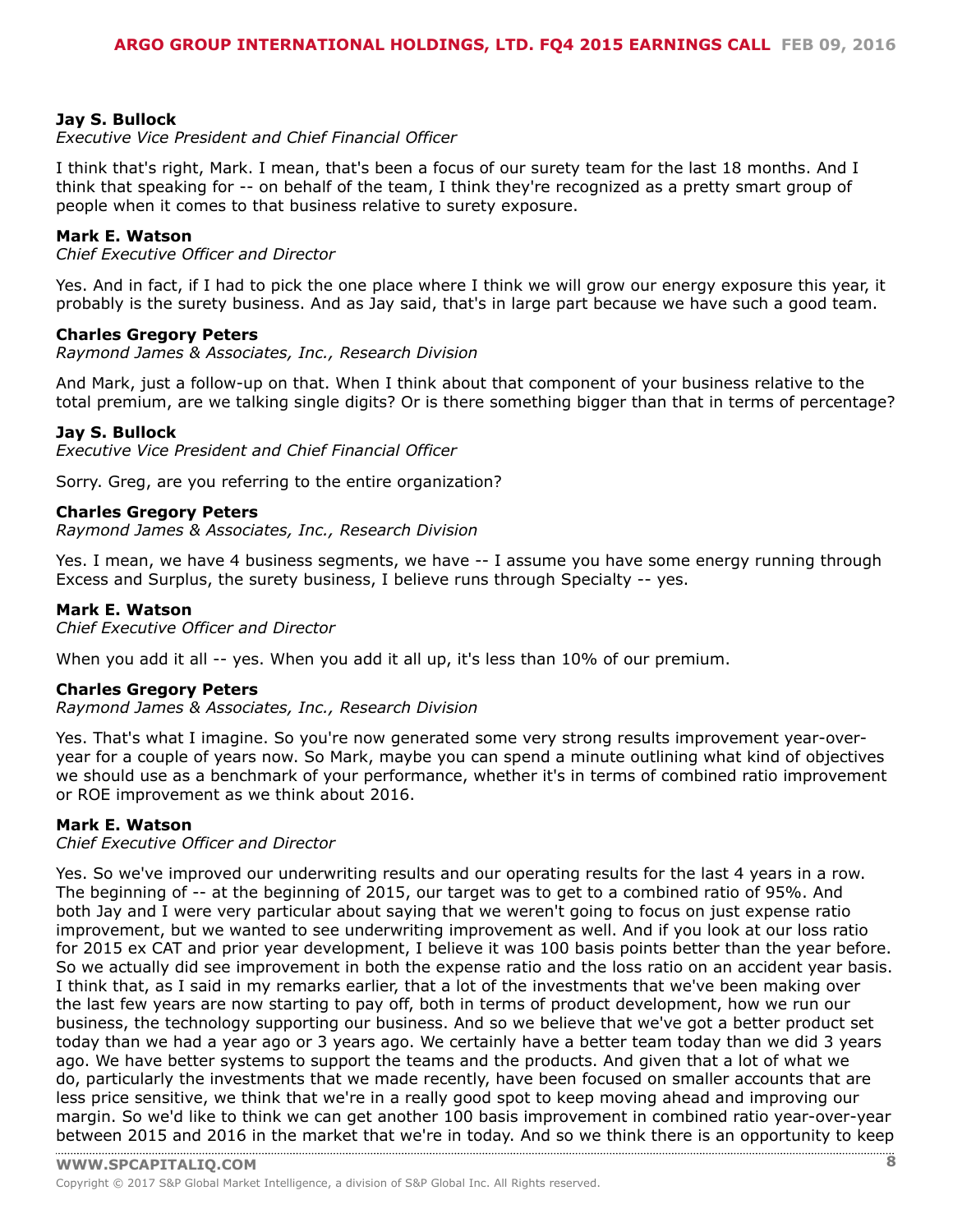improving margin. We think we can grow the top line in places where we want in 2016. And I'm actually in a better frame of mind today than I've been in the last 5 or 6 years.

# **Operator**

The next question comes from the line of Dan Farrell with Piper Jaffray.

# **Daniel D. Farrell**

*Piper Jaffray Companies, Research Division*

Jay, I apologize if I missed this in your comments. I think you highlighted some large loss activity in the quarter, I couldn't hear if you had quantified what that impact might have been relative to a normal [indiscernible] to the year ago. Is that something you'd be able to do?

# **Jay S. Bullock**

*Executive Vice President and Chief Financial Officer*

Well, yes, I did say that the large losses in E&S were about \$4 million and the large losses in Syndicate 1200 were about \$9 million. One was -- the first was property-related, the second was energy-related. And so that was part of what drove the change in the current quarter, but we had some improvement in some other areas. So relative to last year, it was a smaller component of large losses and -- sorry, a larger component of large losses this calendar year than last year, but not really that significant for the overall year. I think the more important thing to focus on is the improvement over 12 months, which as Mark pointed out, was 100 basis points for the year. It's -- the large losses are going to happen when they happen. And for the year, obviously, came in line with our expectations. Otherwise, we wouldn't have seen that improvement in the current accident year.

# **Daniel D. Farrell**

*Piper Jaffray Companies, Research Division*

Okay. Great. I was wondering if you could expand a little bit more on some of the efficiency efforts that you made. You've obviously been spending some stuff on talent, people as well, actually. How should those benefits flow through the results? Do we start to see it as further expense improvement? Does it impact loss ratio through lower loss adjustment expense? Just how should that be flowing through, the benefits of all of the things that you've been doing?

# **Mark E. Watson**

# *Chief Executive Officer and Director*

So it's a combination of things. We've made it easier for our clients to do business with us. So that's increasing the top line. We have a much better line of sight today on risk selection, so that's improving pricing where we [indiscernible]. To say it differently, I think we're more accurately pricing our risk today than we were a few years ago. So I think that shows up in a better loss ratio, both in terms of price and risk selection and also portfolio mix. It doesn't take as much resource to run our business today as it did before, so that's a benefit to the expense ratio. And I think you started -- we've started to see some of things -- these things play out in 2015, and I think we'll see a little more of that in 2016. So in summary, I think we'll have an improvement in top line for some businesses. I think we'll have an improvement in both the loss ratio and the expense ratio as we continue to do a better job of selecting risk and do it more efficiently.

# **Daniel D. Farrell**

#### *Piper Jaffray Companies, Research Division*

Great. Just one last sort of numbers question. Fixed income NII seems to have stabilized, and is improving slightly. Wonder if you could just talk about new money [ph] levels, how you think about the trajectory of that line as we head forward?

# **Jay S. Bullock**

*Executive Vice President and Chief Financial Officer*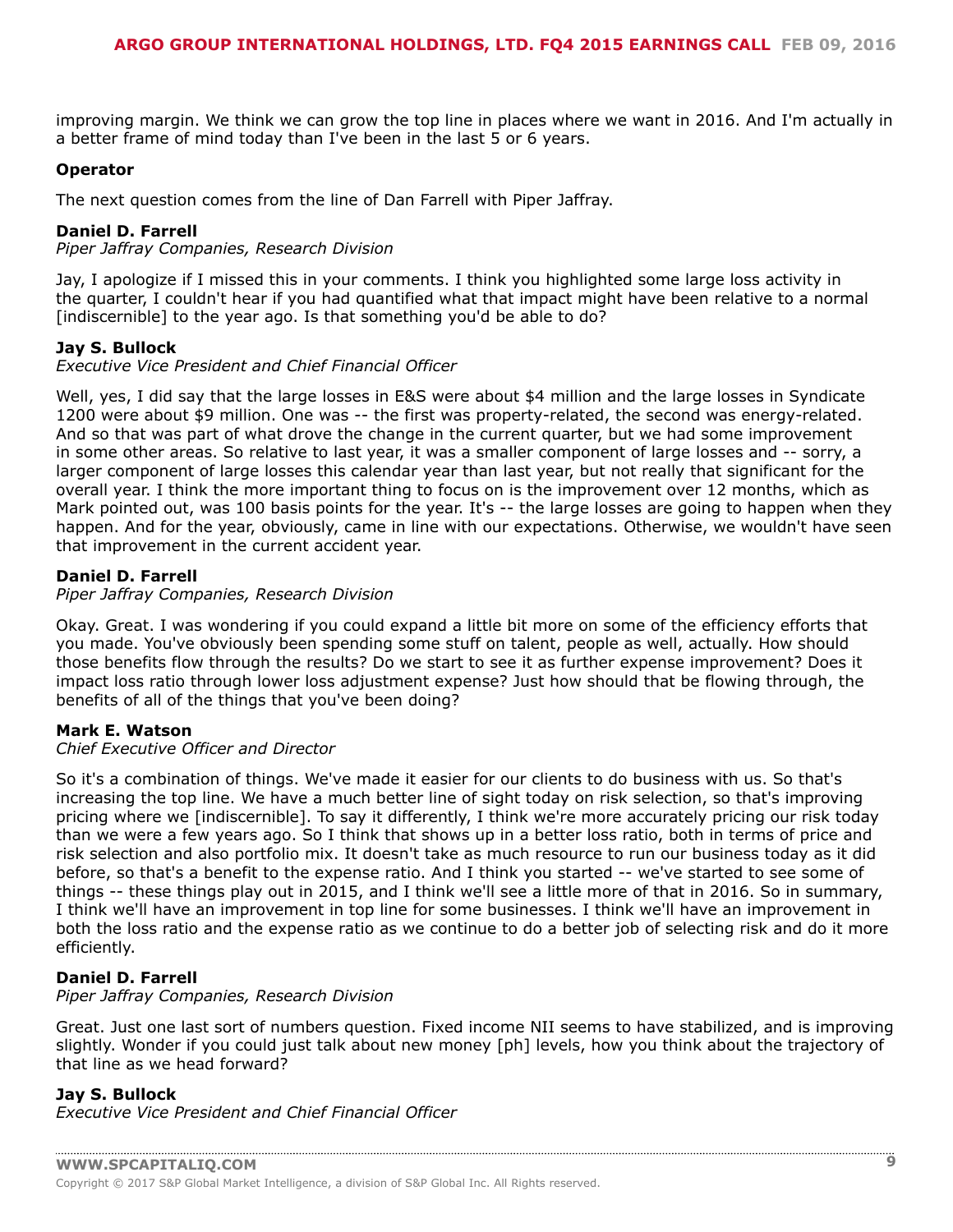Yes. Well, you're right. It has stabilized. And I was thinking about this yesterday. If I hadn't pulled up the screen and seen the 10-year at 1.75%, I would have said it's stabilized and starting to move up. It should start to move up incrementally based on an increase in investment balances. But you tell me what yields are going to do. They seem to be retreating back to crazy low levels. So I think you'll see it. I expect to see it maintain sort of a flat level for now with very modest increases as we start to see investment balances. As Mark mentioned in his comments, we have -- there have been some efforts to put some higher-yielding -- and not necessarily that much lower in credit quality, higher-yielding investments into the portfolio, but in very modest amounts relative to the overall size of the portfolio.

# **Operator**

The next question comes from the line of Meyer Shields with KBW.

### **Meyer Shields**

*Keefe, Bruyette, & Woods, Inc., Research Division*

Can I start in the Syndicate, where underwriting expenses sort of jumped up sequentially despite the fact that there were the large energy losses and therefore higher loss ratios? I was hoping you could clarify that a little.

### **Mark E. Watson**

### *Chief Executive Officer and Director*

Well, the energy losses and the expense ratio aren't related. The energy losses were just a frequency of large events, more than we would normally expect. And as you know, things can be lumpy from one quarter to the next in -- at Lloyd's and in our Syndicate. The expense ratio was higher because we have a different mix of business this year than we did a year ago. We have [indiscernible], so we're paying more acquisition expense. We have a little less open-market brokerage and which comes at a lower acquisition expense. You are correct in assuming that we should expect a correspondingly lower loss ratio, but with the preponderance of large losses in the quarter, it went the other [indiscernible]. Jay, do you want to add anything?

#### **Jay S. Bullock**

*Executive Vice President and Chief Financial Officer*

No. The other thing I'd add is that the expenses in the Syndicate can be a little lumpy because the timing of certain Lloyd's cost is -- I won't call it unpredictable, but it can come in different quarters. And there was a bit of that effect in the fourth quarter as well.

# **Meyer Shields**

*Keefe, Bruyette, & Woods, Inc., Research Division*

Okay. But there was no incentive comp impacts from the higher large losses. I guess that's what I was alluding to early on.

### **Jay S. Bullock**

*Executive Vice President and Chief Financial Officer*

Well, there was some -- well, there -- the incentive comp relative to large losses -- the incentive comp is related to share price, not large losses. And yes, there was some -- there was more equity compensation expense this year than a year ago, both for the quarter and for the year. That's a good point.

#### **Meyer Shields**

*Keefe, Bruyette, & Woods, Inc., Research Division*

Okay. And if you take a step back, obviously, you've had very, very strong underwriting improvement for a few years. How is that impacting required capital?

#### **Mark E. Watson**

*Chief Executive Officer and Director*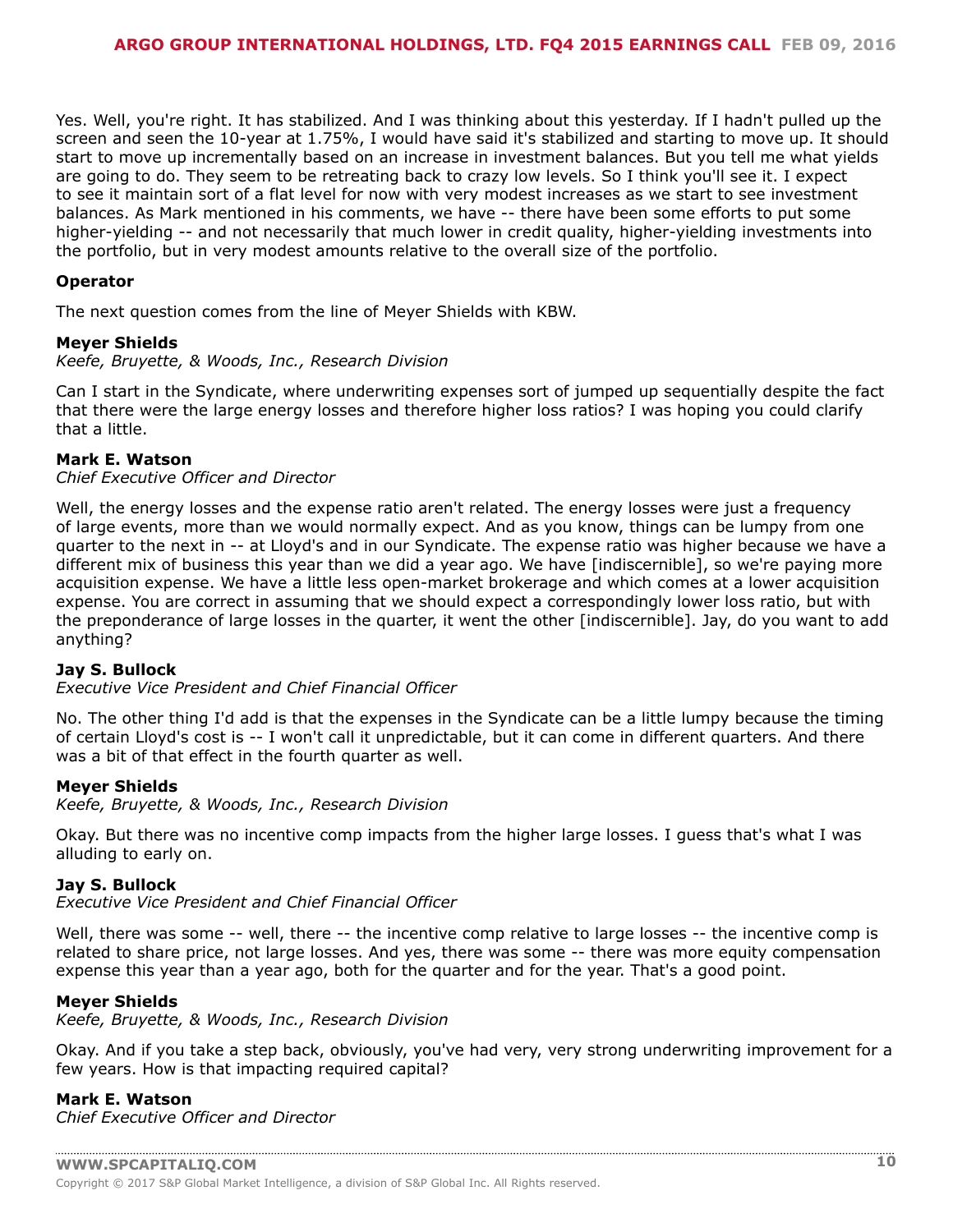Well, my esteemed colleague sitting beside me, and I always have a different point of view. If you look at our capital model, our internal capital models, we -- I didn't mention the use of capital as an efficiency, but actually, we've been able to grow our portfolio and not really need any more capital, which is why we've been giving back capital over the last few years. I think we've done a very good job of efficiently using our capital for underwriting purposes. And I didn't mention this earlier. But in my opening remarks, I talked about how much capital we've given back, but I didn't actually talk about return on capital. In 2013, our return on capital was 9%. Last year, it was 11.5% and this year, it was just shy of 10%. So I think that we had a little excess capital. And so we -- now we will figure out what to do with it.

# **Meyer Shields**

*Keefe, Bruyette, & Woods, Inc., Research Division*

Okay. And then a final question for Jay, if I can. I know it's very complicated, but in the past, you've provided rule of thumb relating change in the share price to compensation expense. Is there an updated number based on the changes that you've made?

# **Jay S. Bullock**

*Executive Vice President and Chief Financial Officer*

So my rule of thumb in the past had been every dollar yields \$1.5 million to \$2.5 million of additional expense in a quarter. And we sort of had always anticipated the stock going up by 2%, 2.5% a quarter, that's from a planning standpoint. The changes will be incremental over time, but what I would expect is that we'll land sort of at levels that look kind of like less than the \$9 million that we saw on the quarter, but more than what was planned. Kind of somewhere in the middle relative to the changes that we've made. So that's the dampening of the effect. Obviously, the expense doesn't go away. It's important to point out as well that there's no economic impact to the ultimate recipient of the securities. It just we've changed some of the structure that allows us to account for it differently, and that should give us more of a middle-of-the-road kind of outcome.

# **Mark E. Watson**

*Chief Executive Officer and Director*

Yes. I think at the end of the first quarter, we can give you more visibility on what that number's really going to look like. But let's say it's half of what it was in 2015.

# **Operator**

[Operator Instructions] The next question comes from the line of Jeff Schmitt with William Blair.

#### **Jeff Schmitt**

The E&S segment, obviously, showed a lot of good growth. Are you seeing any drop-off in the first part of the year from lower economic activity or construction activity?

#### **Mark E. Watson**

### *Chief Executive Officer and Director*

We're not seeing any drop-off in -- sorry, let me answer that in 2 ways. Our E&S segment continues to grow. It continues to grow in the segments where we've been focused, and actually one of them is construction. But I think that has more to do with our team and how they approach the market rather than the economic conditions. As I mentioned earlier, that I think the energy business is the biggest place where we're not seeing growth. If I kind of move away from E&S and think about Brazil or the Syndicate, then the economy, and engineering and construction in particular, are declining portfolios for us by choice.

#### **Jeff Schmitt**

Okay. And the Commercial Specialty segment, obviously, shown a lot of improvement over the last couple of years. The expense ratio down 350 basis points, is that -- to 32%. Is that a sustainable level? Or was last year just high for some reason?

# **[Mark E. Watson](www.capitaliq.com)**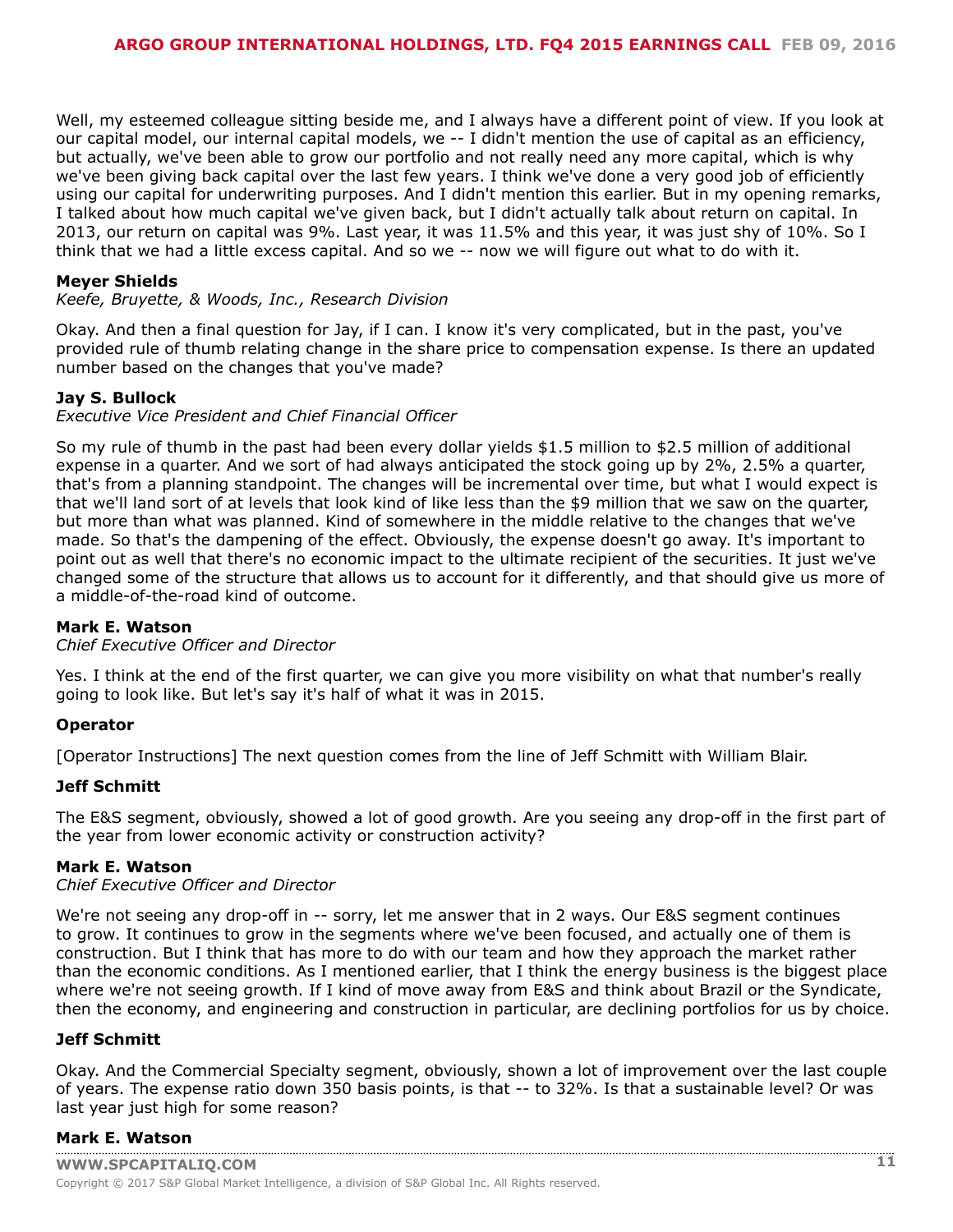# *Chief Executive Officer and Director*

I would say that there was a onetime tax benefit that we had in Commercial Specialty during the year. I think that for 2016, that will -- our expense ratio for the year will be a bit better than it was in 2015, but I don't think we should expect it to be as good as the fourth quarter because we had a onetime tax benefit that helped the expense ratio.

### **Jay S. Bullock**

*Executive Vice President and Chief Financial Officer*

One other item that's been affecting Commercial Specialty, that is where our surety business sits. Surety, as a rule of thumb, is going to run an expense ratio of somewhere between 55% and 60%.

### **Mark E. Watson**

*Chief Executive Officer and Director*

Correct.

### **Jay S. Bullock**

*Executive Vice President and Chief Financial Officer*

A loss ratio of 20% to 30%. And so as that becomes a larger component, it -- that will creep up. All of other things being equal, we're going to generate more underwriting income, which is what we're really focused on.

#### **Operator**

This concludes the question-and-answer session. I would like to turn the conference back over to Mark Watson for any closing remarks.

#### **Mark E. Watson**

*Chief Executive Officer and Director*

Thank you. I would just, in closing, like to thank all of my colleagues at Argo for 2015. They've put in a lot of hard work and it's starting to pay off in certain parts of our company. And I'd like to encourage them to keep moving on. And if we can show the same progress in 2016 that we did in 2015, I think we will build a terrific company. And I look forward to talking with you all at the end of the first quarter about our progress in 2016.

Operator, that concludes my remarks.

#### **Operator**

The conference is now concluded. Thank you for attending today's presentation. You may now disconnect.